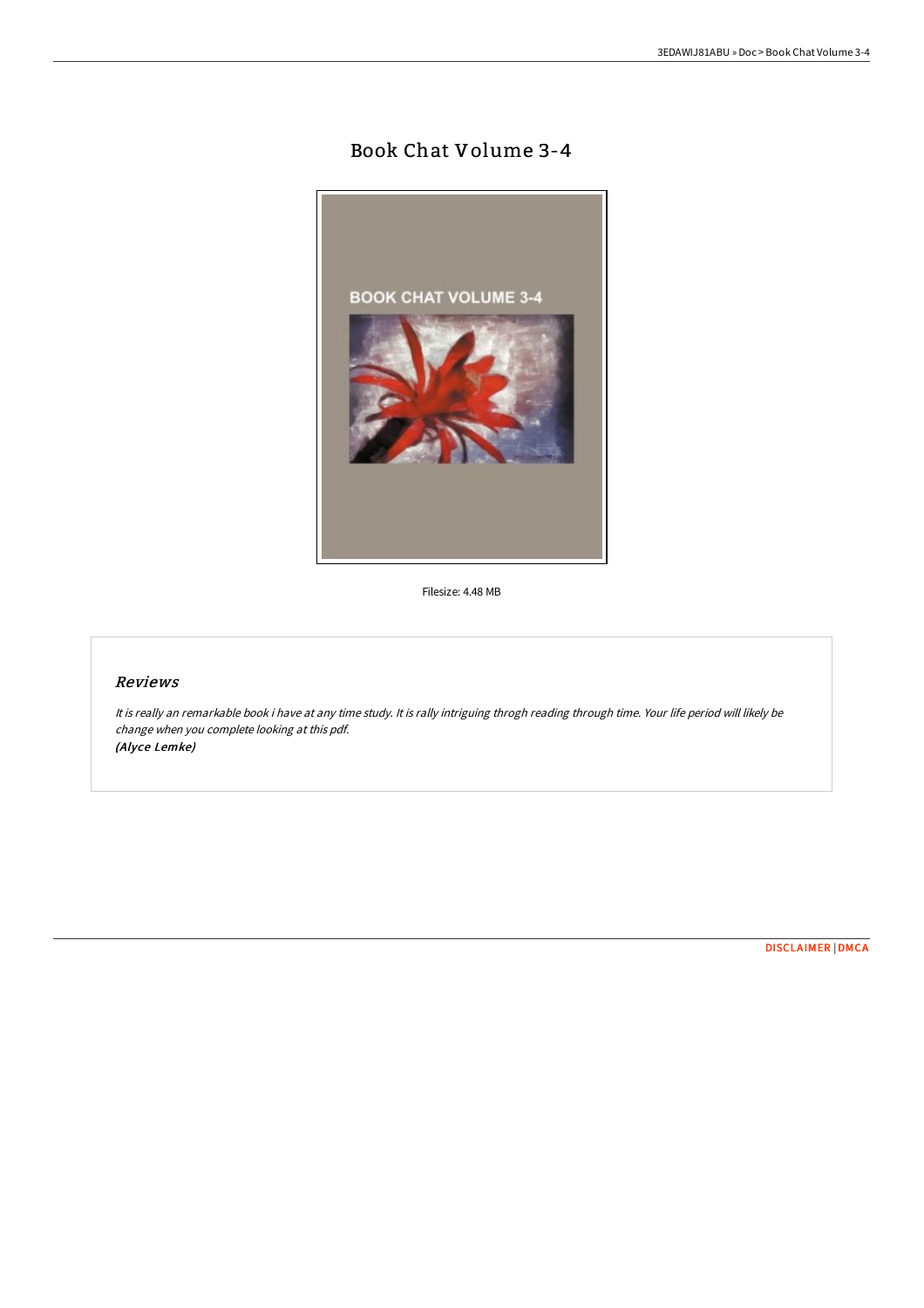## BOOK CHAT VOLUME 3-4



To save Book Chat Volume 3-4 eBook, remember to follow the hyperlink listed below and download the document or get access to additional information that are highly relevant to BOOK CHAT VOLUME 3-4 book.

RareBooksClub. Paperback. Book Condition: New. This item is printed on demand. Paperback. 628 pages. Dimensions: 9.7in. x 7.4in. x 1.3in.This historic book may have numerous typos and missing text. Purchasers can download a free scanned copy of the original book (without typos) from the publisher. Not indexed. Not illustrated. 1888 edition. Excerpt: . . . 15 Rev. de Esp. --Hookers Division at Seven Pines. (March) Unit. Service. --House of Orange-Nassau H. Attwell--Antiquary. --Lectures 011 Church Mo, Packet. --Memoirs of a Royalist Quarterly Rev. --Mohamed in Eyes of Middle Ages Mod. Lang. Notes. --of English Shires Canon Creighton--Leisure Hour. --Souvenirs of Tuileries (1864-70) (Jan. 1) Nouv. Rev. --Spain in XVII. Cent (Jan. 15) Rev. de Esp. --Standard-Bearer of Charles I Antiquary. --Studies in Religions (Jan. 15) Rev. d. Deux M. --Study of, through Biography. (Jan. ) Education. --The Stones Shall Cry out . . A. Marshall--Cath. World. --Two Centuries of Irish Fortnightly. -- Westminster Rev. --Under which King (Caesar) Atlantic Mo. --Wasnington as President Mrs. Lamb--Mag. Am. Hist, Hofbauer (Blessed Clement), . . . C. SS. R. Ghequier--Cath. W. Holidays, The Origin of H. Gale--Pop. Sci. Mo. Holland, Dordt R. T. Blomfield, M. A. --Engl. III. Mag. --Picturesque Quality of G. Hitchcock--Forum. --The Dutch Pulpit Rev. H. E. Dosker--Homil. Rev. Horses, Roaring (Jan. 26) Sat. Rev. Horticulture, Bulb-GardensIn-Doors. J. Habberton--Harpers. Hospitals Susan H. Ward--Chautauquan. Hotel Drouot Th. Child--Harpers. Housekeeping a Failure No. A m. Rev. Hugo (Victor), Toute la Lyre. . A. C. Swinburne-- Fortnightly. Humboldt (Alex, von), and Judaism. . Dr. A. Kohut--Menorah. Humor, A Plea for, Agnes Repplier--Atlantic Mo. Hunting, in the Midlands. Mrs. Kennard--(Jan. 15) Univ. Rev. --Russian Wolf Tom Bolton--Outing. -Trapping Tigers Chamberss--Winter Shooting in So. Carolina Outing. Hygiene, Health largest Engl. Towns, 1888. . (Jan. 12) Lancet--Health of Calcutta in 1887 (Jan. 5) Lancet--Health of London, 1888...

B Read Book Chat [Volume](http://albedo.media/book-chat-volume-3-4.html) 3-4 Online  $\blacksquare$ [Download](http://albedo.media/book-chat-volume-3-4.html) PDF Book Chat Volume 3-4